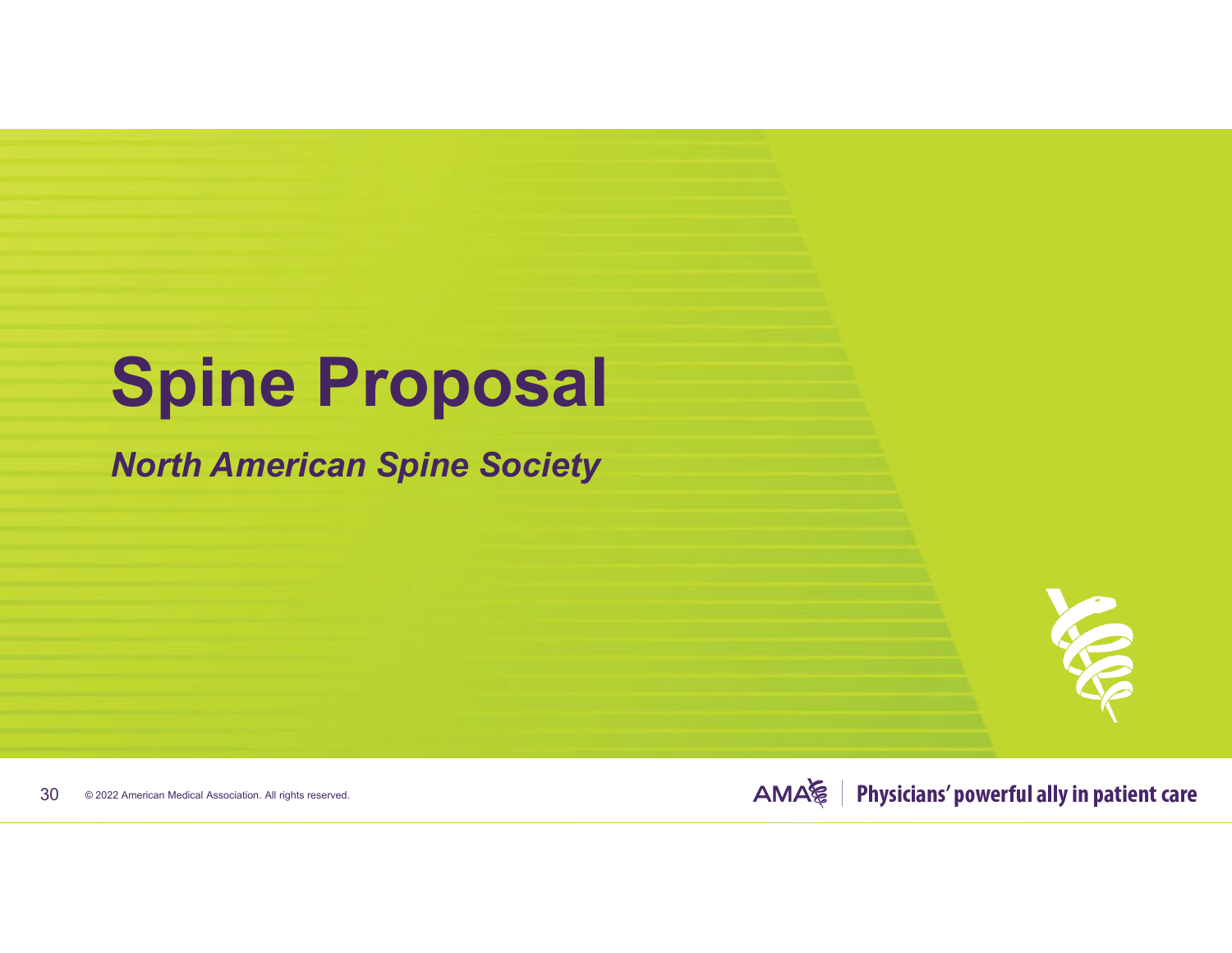# Background

- North American Spine Society work team has addressed the feedback previously provided by the editorial panel to improve the manuscript.
- Manuscript has been delivered to the Panel, approval and/or specific direction is sought before proceeding to public comment period.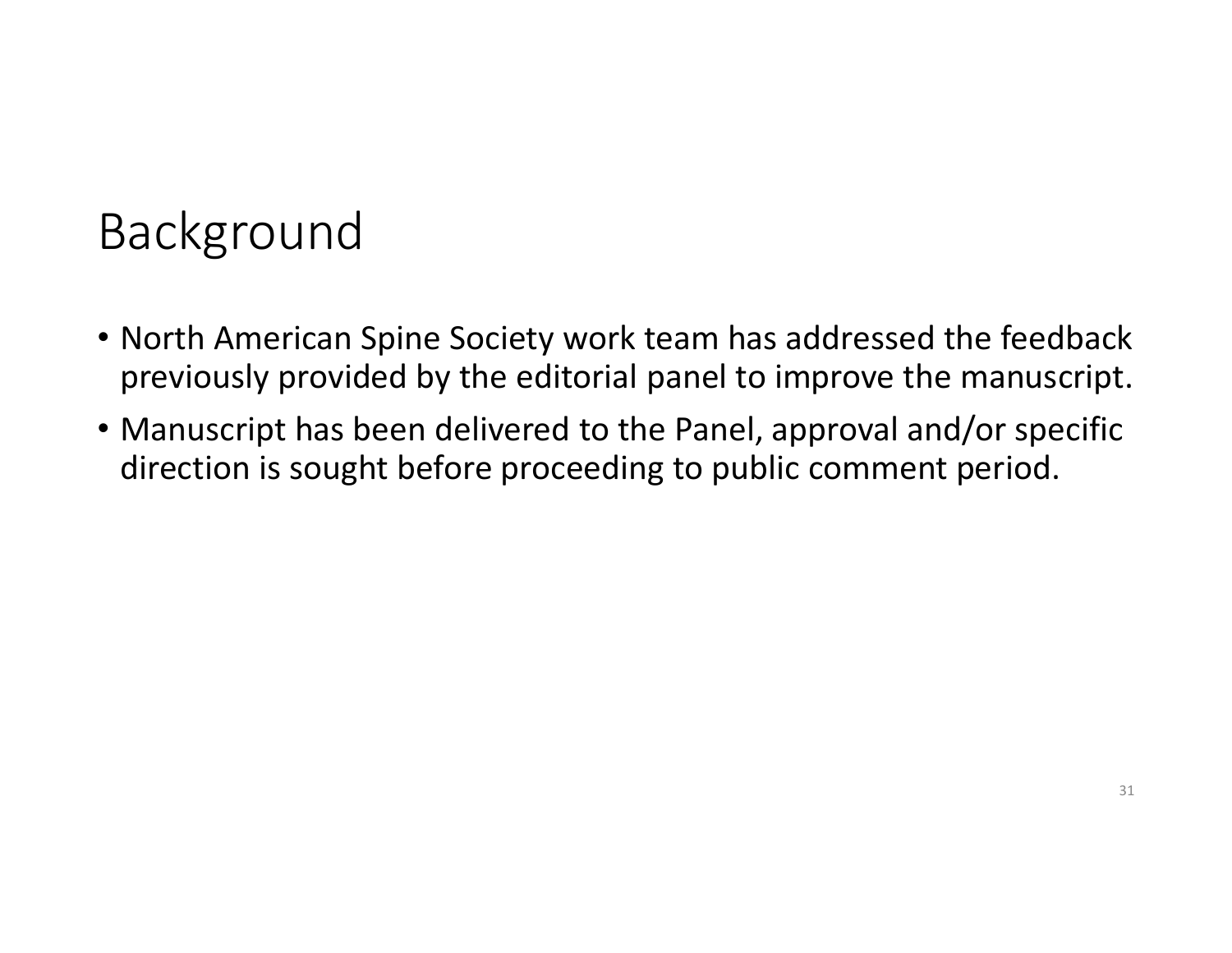## Methodology – Recap from Previous Presentation

- $\triangleright$  Clarification between spinal trauma and neurologic injury
	- $\checkmark$  Change descriptor language in Grid for nerve injury OR AOSMI OR BOTH (Class IV)
- When injury‐sequela crosses <sup>a</sup> spine‐segment:
- Text *now* clarifies which level is referenced for rating (prevent 'double dipping')
	- Retain legacy functional consideration of **lumbar spine=0.9 (WPI)**
	- $\checkmark$  Change regarding MSK contribution of cervical and thoracic segments: (least functional decrement even when entire thoracic spine segment fused.)
	- THEREFORE: in application **thoracic segment <sup>=</sup> 0.4 (WPI)** and **Cervical <sup>=</sup> 0.8 WPI**
- $\triangleright$  Incorporation of specific Patient Reported Outcome Measures for the spine
	- $\checkmark$  Incorporation of PRO (TBD) in the Grade-modifier for each class (Muller vs. PDQ)
- $\triangleright$  Considerations for Radiculopathy vs. Radiculitis to calculate impairment.
	- Define pain vs deficit class 0 vs. Class 1 with specificity of definitions for *non‐verifiable radiculopathy* and additional precision around grade modifier radiculopathy (Fig 17‐6).
- $\triangleright$  Editorial precision decisions to simplify chapter so ratings are reproducible
	- $\checkmark$  AOMSI becomes class 3
	- $\checkmark$  Axial Spine pain is class 0 or class 1
	- WPI starts at *lowest* Class numerical rating and ONLY increases with GMA points
	- $\checkmark$  Treatment sequela Grid in place of confusing 'surgical complication' section
	- $\checkmark$  Non-ordinal numeric choice (based on GMA) to increase precision.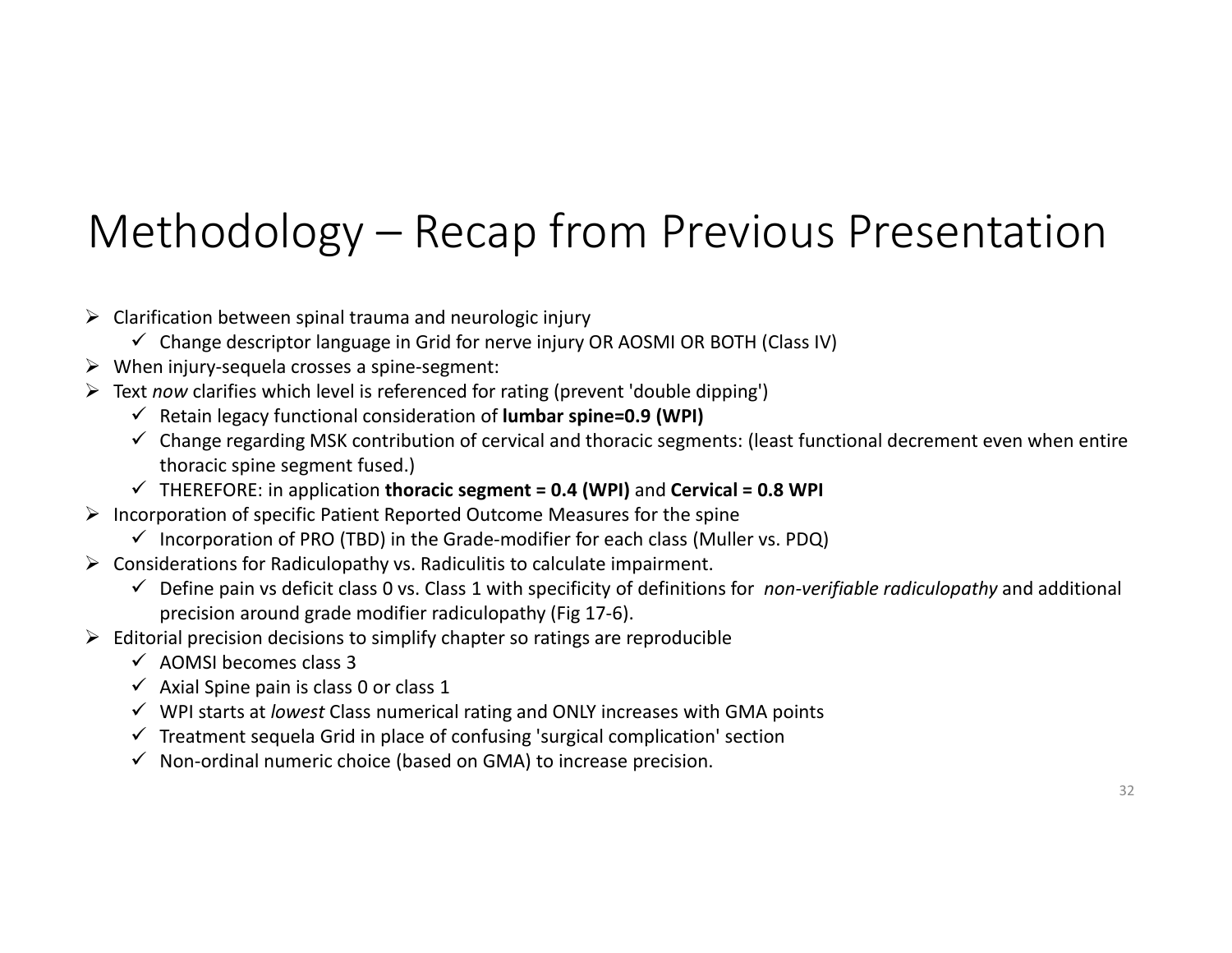# Changes to Spine Regional Grids ‐ Recap

Combine categorical descriptors that lacked evidence to split:

- $\checkmark$  Axial Pain, Limb Pain, AOSMI, Fracture Dislocation
- Combine *Spondylolysis*, *Spondylolisthesis*, *non‐verifiable pain*, and *post‐ operative complications* into categories listed above (naturally fit without evidence for maintaining subcategories.
- Simplify Regional Grid table definition
- Addition of simplified AOMSI category that has strong evidence to predict future re‐operation (Sagittal balance‐SVA).
- Simplify Grade Modifier table to increase precision
- $\frac{1}{2}$ All ratings start lowest number of class and GMA increase
- $\frac{1}{2}$ Include ALL post‐treatment sequela to improve precision.
- $\frac{1}{2}$ Non‐ordinal numeric choice within <sup>a</sup> Class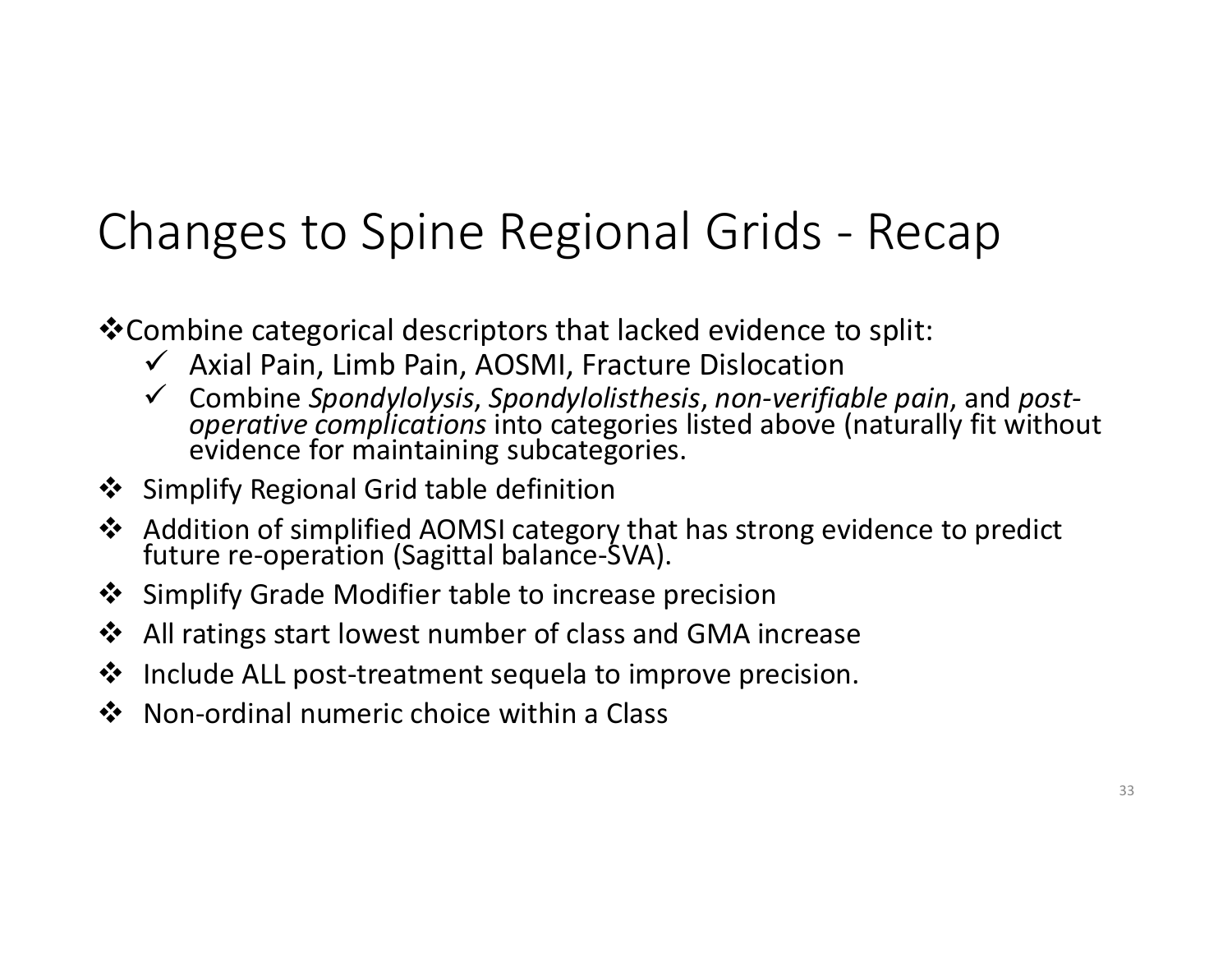# Examples of Simplification ‐ Recap

#### **SIMPLIFICATION EXAMPLES**:

- Fewer categorical choices for Spine regions (4) (Cervical, Thoracic, Lumbar) down from 7
- $\checkmark$  Text to ease burden of Classification.
- $\checkmark$  Once Class chosen, default grade now assigned to the lowest rating.
- $\checkmark$  The initial default value may be modified up (ONLY) within a class multiple grade-modifier adjustment opportunities using simplified (GMA figures).
- $\checkmark$  Find the net adjustment by adding grade-modifier points from each of the 3 adjustment grids (Function Hx, Physical Exam, and Clinical Studies).
- $\checkmark$  For each consistent/reliable grade-modifier point, move 1 numerical choice to the right at the top of the cell to find the correct WPI.
- $\checkmark$  Once the adjustment points are sufficient to reach the maximum WPI value in the cell (top right), this is the maximum WPI permissible for that diagnosis and class.
- Clear direction PROHIBITING "jumping" to the next higher class simply because there are more net‐ adjustment points.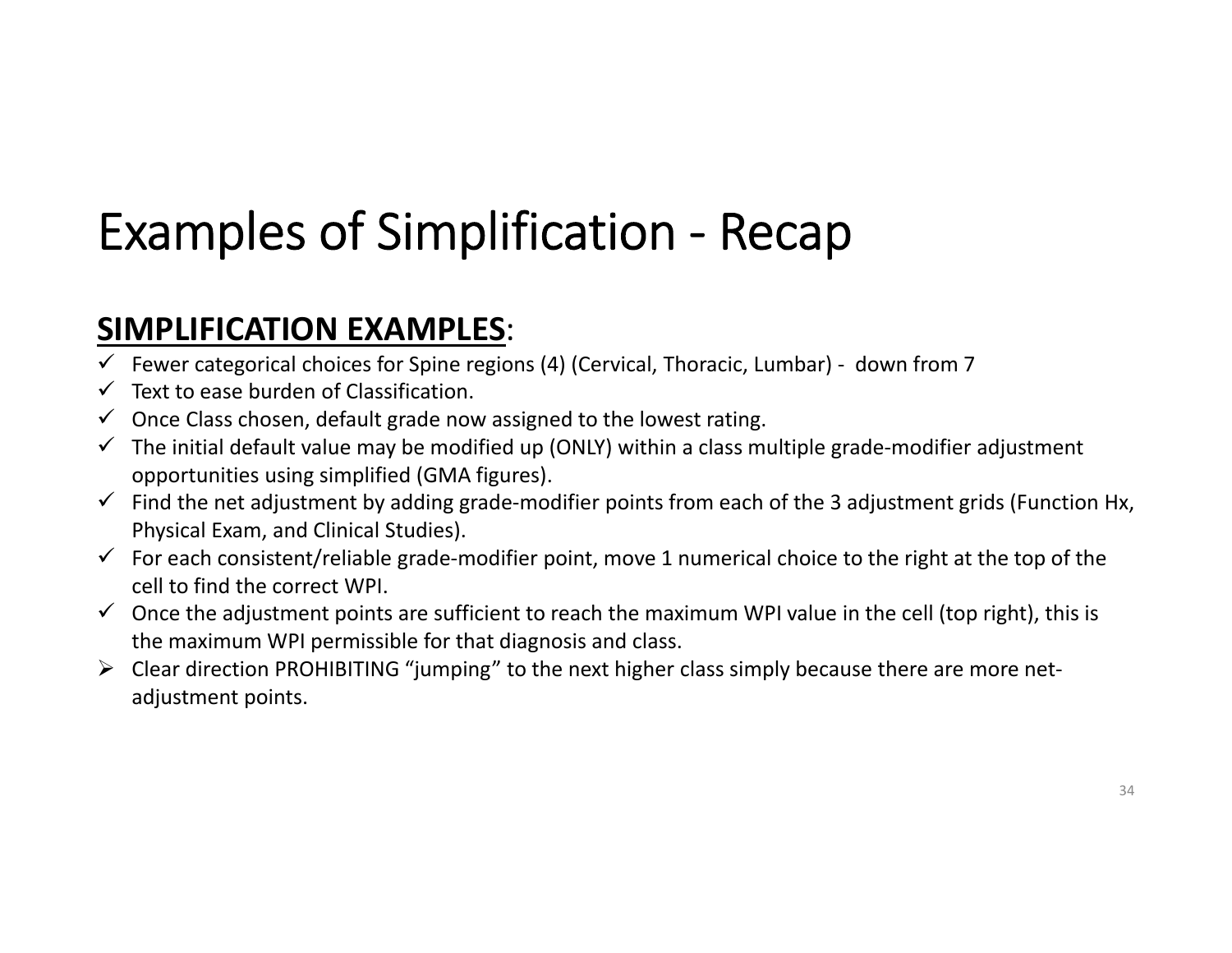### Other Notable Updates from Current AMA Guides Sixth Edition

- Addition of whole spinal impairment values to Table 17‐1
- Net Adjustment Formula is no longer used to calculate the Net Adjustment Value
- For injuries lower severity (Class 1,2) there is not much variance to healing. When injury is greater severity (Class 3 or 4), there can be substantial variance, therefore greater number (up to 5)of Grade Modifiers in higher classes.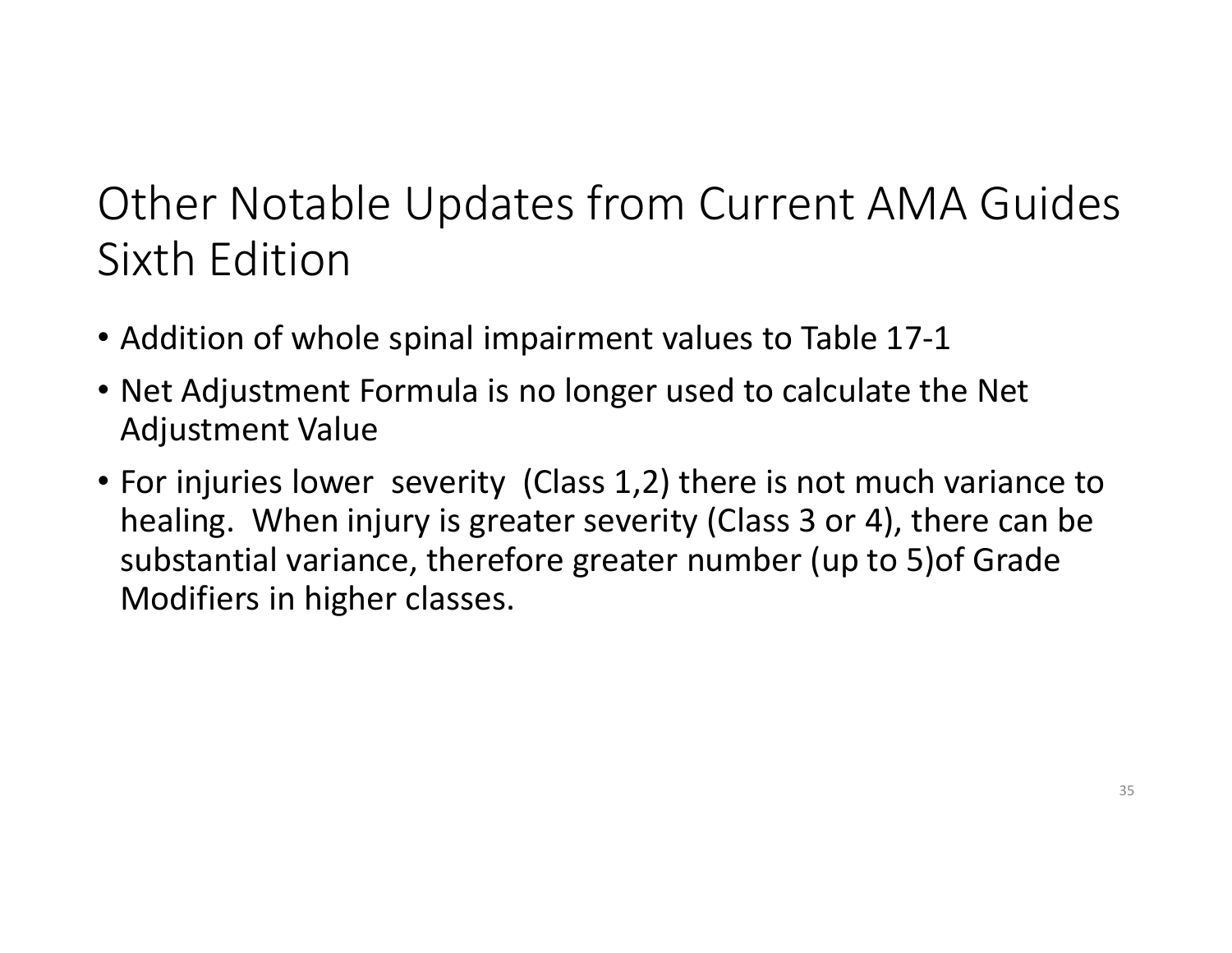### Spinal and Pelvic Impairment Rating Steps‐ Comparison

| <b>Current</b> |                                                                                                                                                                                                                                                                                                                                                                                                           | <b>Proposed</b> |                                                                                                                                                                                                                                                                                                                                                                                        |
|----------------|-----------------------------------------------------------------------------------------------------------------------------------------------------------------------------------------------------------------------------------------------------------------------------------------------------------------------------------------------------------------------------------------------------------|-----------------|----------------------------------------------------------------------------------------------------------------------------------------------------------------------------------------------------------------------------------------------------------------------------------------------------------------------------------------------------------------------------------------|
| 1.             | Obtain detailed medical history and perform an appropriate<br>physical examination, as explained in Section 17.1a.                                                                                                                                                                                                                                                                                        |                 | 1. Obtain detailed medical history and perform an appropriate<br>physical examination, as explained in Section 17.1a.                                                                                                                                                                                                                                                                  |
| 2.             | Record process and results using Spine and Pelvis Impairment<br>Evaluation Record (Figure 17-2) and using the completed<br>record as a guide (Figure 17-7).                                                                                                                                                                                                                                               |                 | 2. Record process and results using the Spine and Pelvis<br>Impairment Evaluation Record (Figure 17-2) and using the<br>completed record as a guide (Figure 17-8).                                                                                                                                                                                                                     |
| 3.             | Review clinical studies, as explained in <b>Section 17.1a</b> .                                                                                                                                                                                                                                                                                                                                           | 3.              | Review clinical studies, as explained in Section 17.1a.                                                                                                                                                                                                                                                                                                                                |
| 4.             | Determine the diagnosis or diagnoses to be rated.                                                                                                                                                                                                                                                                                                                                                         | 4.              | Determine the diagnosis or diagnoses to be rated.                                                                                                                                                                                                                                                                                                                                      |
| 5.             | Determine the DBI for each ratable diagnosis, using the<br>regional grids, as explained in Sections 17.2 and 17.4. This<br>includes selection of the appropriate impairment class for that<br>diagnosis.                                                                                                                                                                                                  | 5 <sub>1</sub>  | Determine the DBI for each ratable diagnosis using the<br>regional grids as explained in Section 17.2. This includes<br>selection of the appropriate impairment class for that<br>diagnosis.                                                                                                                                                                                           |
| 6.             | Use the adjustment grids for Functional History, Physical<br>Examination, and Clinical Studies, as described in Section 17.3,<br>to define the grade modifier for each factor. Functional History<br>adjustment is performed only for the single most significant<br>diagnosis unless otherwise specifically stated by a jurisdiction.<br>Impairment related to radiculopathy is a grade modifier, rather | 6.              | Use the grade modifier adjustment grids for FH, PE, and CS as<br>described in Section 17.3 to define the grade adjustment for<br>each factor. The FH adjustment is performed only for the<br>single most significant diagnosis unless otherwise specifically<br>stated by a jurisdiction. Impairment related to radiculopathy<br>is a grade modifier, rather than an additional value. |
|                | than an additional value.                                                                                                                                                                                                                                                                                                                                                                                 |                 | Add grade adjustment points to increase from default (or                                                                                                                                                                                                                                                                                                                               |
| 7.             | Apply the Net Adjustment Formula to calculate the net                                                                                                                                                                                                                                                                                                                                                     |                 | lowest) impairment rating in the impairment class.                                                                                                                                                                                                                                                                                                                                     |
|                | adjustment value to be applied to the default value C.                                                                                                                                                                                                                                                                                                                                                    | 8.              | Use the regional grid to identify the numerical impairment                                                                                                                                                                                                                                                                                                                             |
| 8.             | Use the regional grid to identify the numerical impairment<br>value associated with the impairment class and grade.                                                                                                                                                                                                                                                                                       |                 | value associated with the impairment class and grade.                                                                                                                                                                                                                                                                                                                                  |